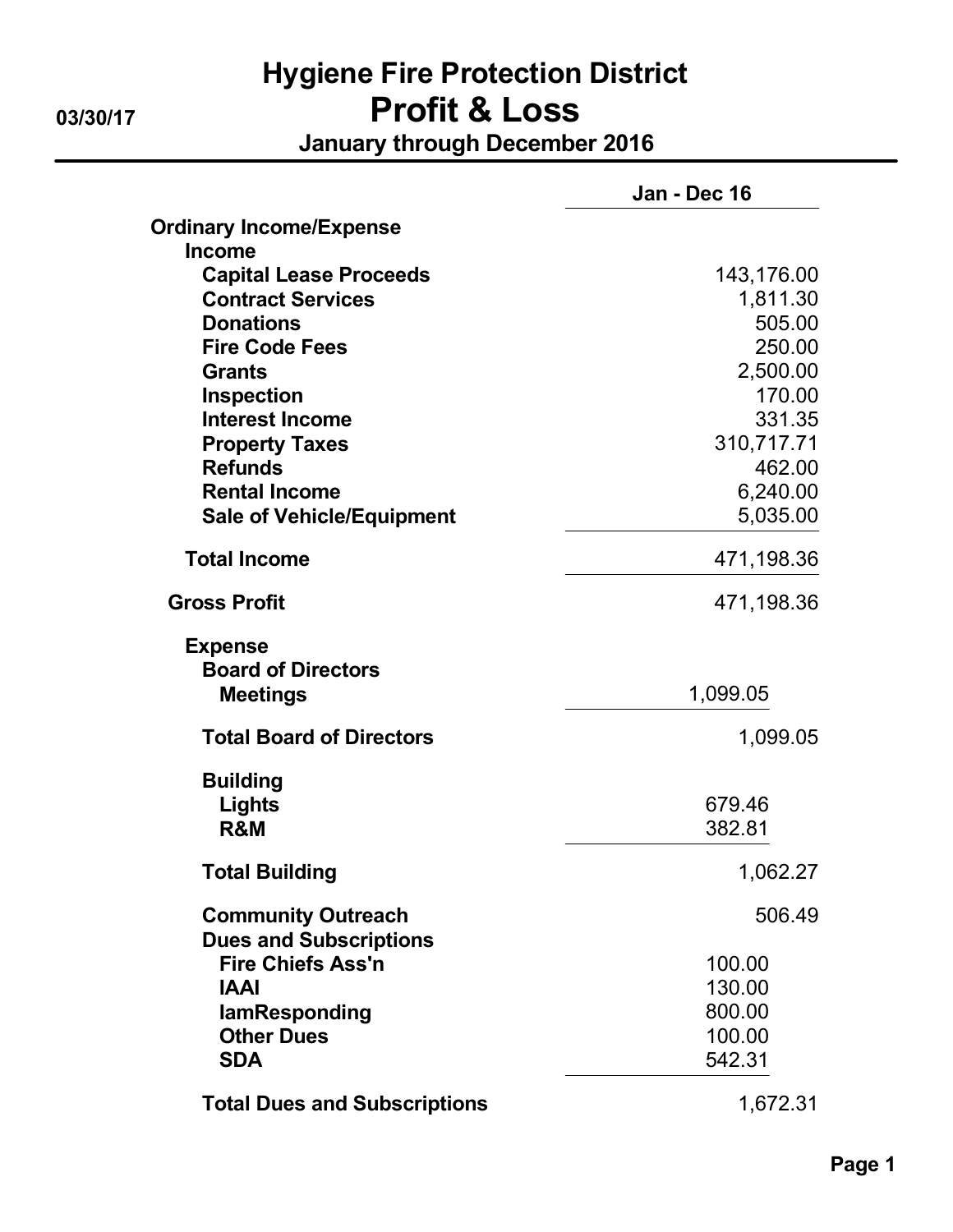# Hygiene Fire Protection District 03/30/17 Profit & Loss January through December 2016

|                                                                                                                                                                                                                               | Jan - Dec 16                                                                                           |
|-------------------------------------------------------------------------------------------------------------------------------------------------------------------------------------------------------------------------------|--------------------------------------------------------------------------------------------------------|
| <b>Education and Training</b><br><b>Chief</b><br><b>Fire &amp; Rescue training</b><br><b>Medical training</b><br><b>Overhead</b><br><b>Facilities Expense</b><br><b>Meeting expenses</b><br><b>Testing and Certification</b>  | 4,673.39<br>6,309.88<br>829.88<br>500.00<br>360.29<br>475.00                                           |
| <b>Total Overhead</b>                                                                                                                                                                                                         | 1,335.29                                                                                               |
| <b>Total Education and Training</b>                                                                                                                                                                                           | 13,148.44                                                                                              |
| <b>Equipment</b><br><b>Apparatus</b><br><b>Bunker Gear</b><br><b>Clothing &amp; Uniforms</b><br><b>Pagers and Radio</b><br>R&M<br><b>Reporting &amp; Records Mgt System</b><br><b>SCBA</b><br><b>Station</b><br><b>Trucks</b> | 2,647.55<br>1,807.66<br>4,461.30<br>7,560.67<br>5,185.28<br>1,536.00<br>2,805.00<br>633.06<br>6,512.66 |
| <b>Total Equipment</b>                                                                                                                                                                                                        | 33,149.18                                                                                              |
| Fees, Finance & Audit Expenses<br><b>Fire Code</b><br><b>Insurance</b>                                                                                                                                                        | 536.69<br>60.97                                                                                        |
| <b>Accident/sickness</b><br><b>Board Bond</b><br><b>Liability Insurance</b><br><b>Workers Compensation</b>                                                                                                                    | 2,011.00<br>200.00<br>11,881.00<br>6,288.00                                                            |
| <b>Total Insurance</b>                                                                                                                                                                                                        | 20,380.00                                                                                              |
| <b>Mutual Aid</b>                                                                                                                                                                                                             | 44.52                                                                                                  |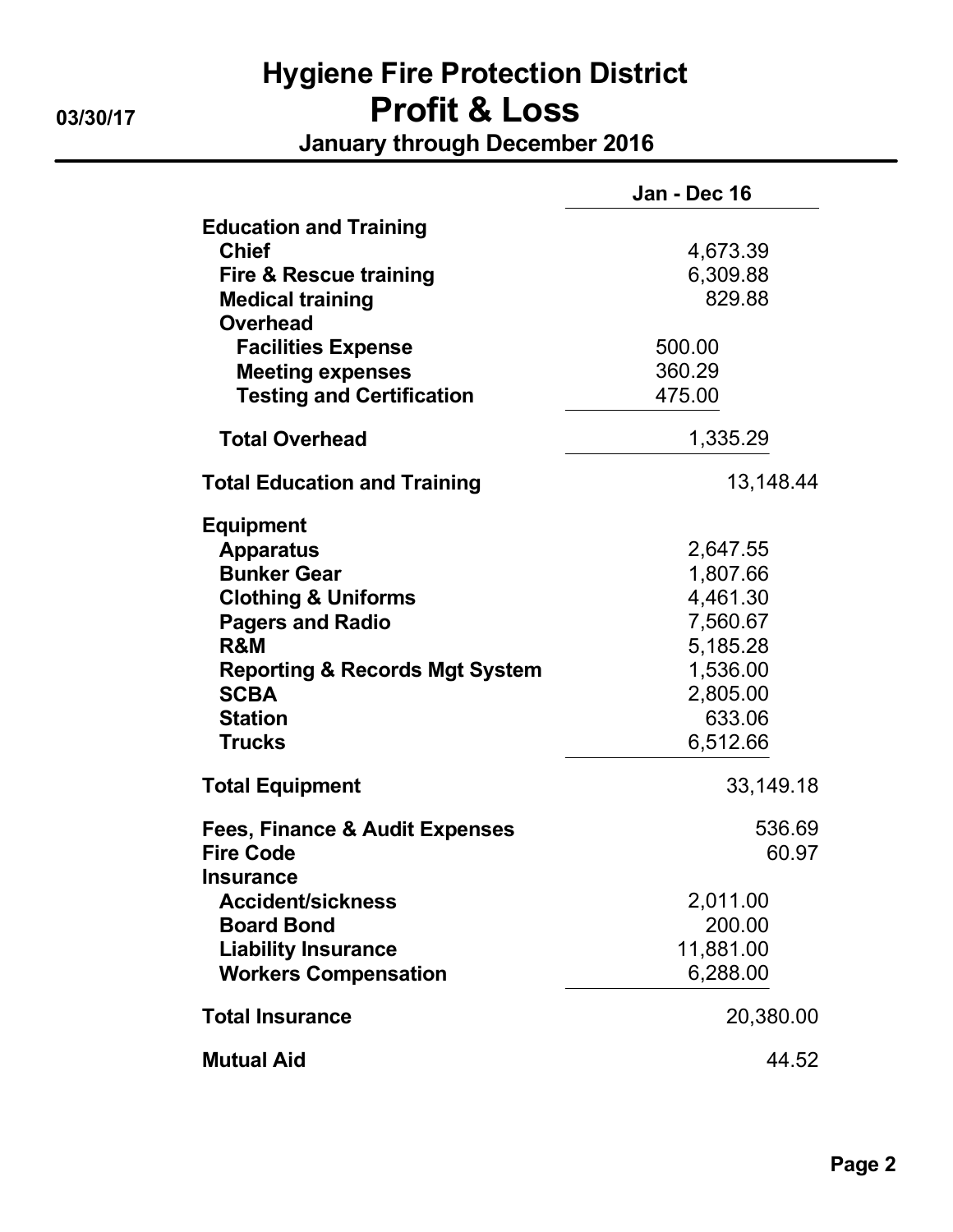# Hygiene Fire Protection District 03/30/17 Profit & Loss

January through December 2016

|                                         | Jan - Dec 16 |
|-----------------------------------------|--------------|
| <b>Office and Administration</b>        |              |
| <b>Computer Programs, Purch, Rep</b>    | 424.98       |
| <b>Postage and Delivery</b>             | 177.68       |
| <b>Printing and Reproduction</b>        | 147.96       |
| <b>Supplies</b>                         | 1,152.02     |
| <b>Website and Internet</b>             | 1,678.56     |
| <b>Total Office and Administration</b>  | 3,581.20     |
| <b>Payroll Expenses</b>                 |              |
| <b>Colorado Unemployment</b>            | 36.60        |
| <b>Employee Health Insurance</b>        | 5,960.03     |
| <b>Federal Unemployment</b>             | 42.00        |
| <b>FPPA D&amp;D Insurance</b>           | 1,668.60     |
| <b>FPPA Pension</b>                     | 5,145.93     |
| <b>Medicare</b>                         | 930.74       |
| <b>Processing</b>                       | 1,037.11     |
| <b>Salary</b>                           | 64,176.84    |
| <b>Vehicle Allowance</b>                | 3,500.00     |
| <b>Total Payroll Expenses</b>           | 82,497.85    |
| <b>Pension Fund</b><br><b>Personnel</b> | 36,670.09    |
| <b>Awards &amp; Recognition</b>         | 3,514.03     |
| <b>Checks - background, drug tests</b>  | 477.60       |
| <b>Meals</b>                            | 4,554.35     |
| <b>Recruiting and Retention</b>         | 718.15       |
|                                         |              |
| <b>Total Personnel</b>                  | 9,264.13     |
| <b>Professional Services</b>            |              |
| <b>Accounting</b>                       | 4,500.00     |
| <b>Consulting</b>                       | 2,517.50     |
| <b>Elections</b>                        | 11,159.73    |
| Legal                                   | 4,769.50     |
| <b>Total Professional Services</b>      | 22,946.73    |
| <b>Reimbursable Expenses</b>            | 2.00         |